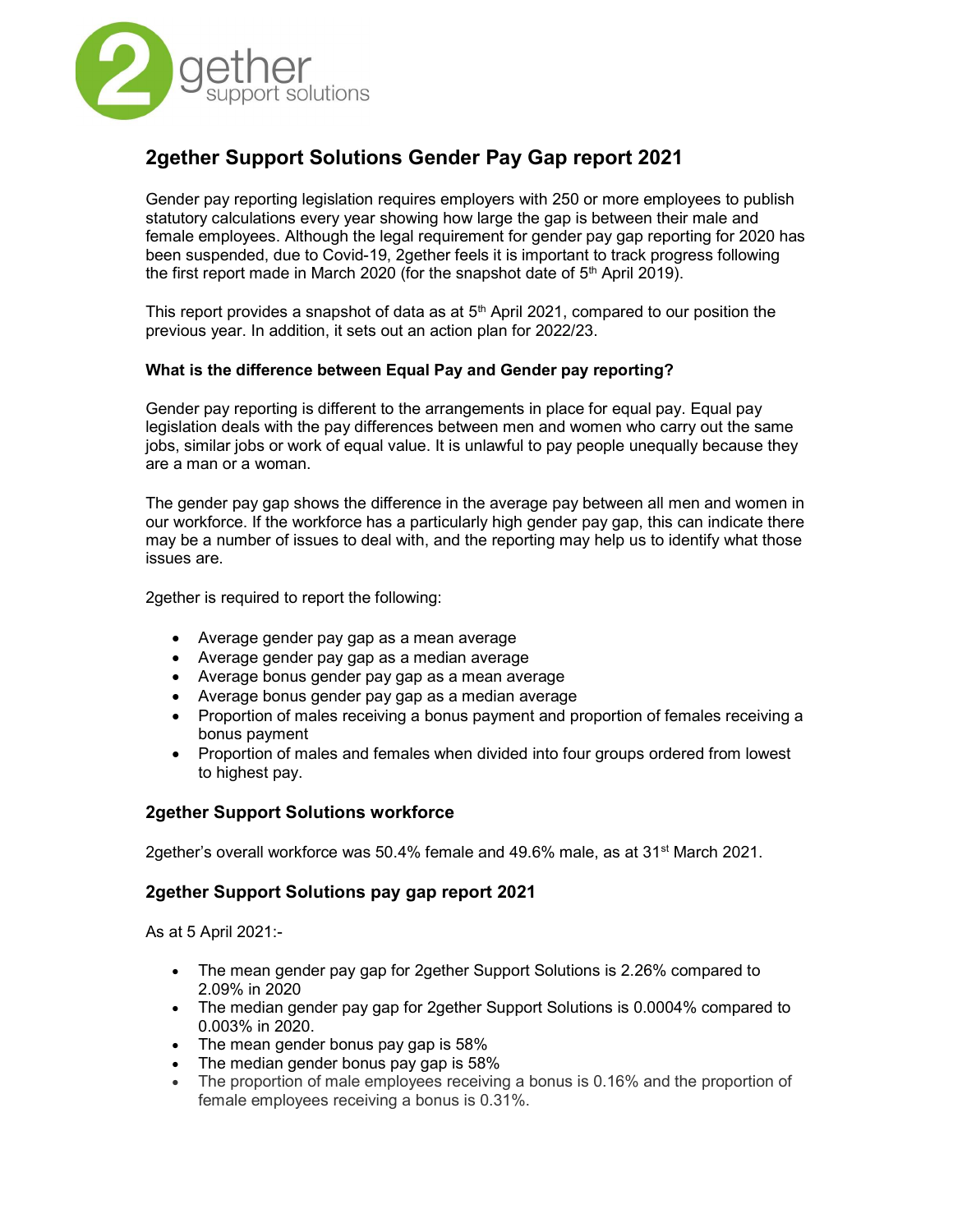

| <b>Band</b> | 2019         |                | 2020         |                | 2021         |                | Pay quartiles by gender                                                                                                    |
|-------------|--------------|----------------|--------------|----------------|--------------|----------------|----------------------------------------------------------------------------------------------------------------------------|
|             | <b>Males</b> | <b>Females</b> | <b>Males</b> | <b>Females</b> | <b>Males</b> | <b>Females</b> |                                                                                                                            |
| A           | 53.49%       | 46.51%         | 54.76%       | 45.24%         | 38.43%       | 61.57%         | Includes all employees whose<br>standard hourly rate places them at<br>or below the lower quartile                         |
| B           | 47.78%       | 52.52%         | 47.75%       | 52.25%         | 55.84%       | 44.1%          | Includes all employees whose<br>standard hourly rate places them<br>above the lower quartile but at or<br>below the median |
| C           | 45.95%       | 54.05%         | 38.60%       | 61.40%         | 40.44%       | 59.56%         | Includes all employees whose<br>standard hourly rate places them<br>above the median but at or below<br>the upper quartile |
| D           | 53.47%       | 46.53%         | 62.41%       | 37.59%         | 59.69%       | 40.31%         | Includes all employees whose<br>standard hourly rate places them<br>above the upper quartile                               |

The figures set out in Table 1above have been calculated using the standard methodologies used in the Equality Act 2010 (Gender Pay Gap Information) Regulations 2017.

The table above depicts pay quartiles by gender. This shows 2gether Support Solutions' workforce divided into four groups based on hourly pay rates, with Band A including the lowest-paid employees (the lower quartile) and Band D covering the highest-paid (the upper quartile). In order for there to be no gender pay gap, there would need to be an equal ratio of men to women in each Band. However, within 2gether Support Solutions, whilst there are more women in Band A than men the balance shifts in favour of women in Band C – with 59.56% females in Band C going down to 40.31% females in Band D. This demonstrates, to some extent, the "glass ceiling" that operates in employment across organisations at more senior levels.

Please note: The reporting of the first 3 quartiles for 2gether will cover mainly those on our minimum pay rate paid on  $4<sup>th</sup>$  April which was £9.30. This means that the allocation of the male / female split is somewhat arbitrary across these groups and is misleading in drawing inferences between Bands A to C.

## What are the underlying causes of 2gether Support Solutions gender pay gap?

Under the law, men and women must receive equal pay for:

- the same or broadly similar work;
- work rated as equivalent under a job evaluation scheme; or
- work of equal value.

2gether Support Solutions is committed to the principle of equal opportunities and equal treatment for all employees, regardless of sex, race, religion or belief, age, marriage or civil partnership, pregnancy/maternity, sexual orientation, gender reassignment or disability. We have a clear policy of paying employees equally for the same or equivalent work, regardless of their sex (or any other characteristic set out above). As such, we evaluate our job roles and pay grades to ensure a fair structure.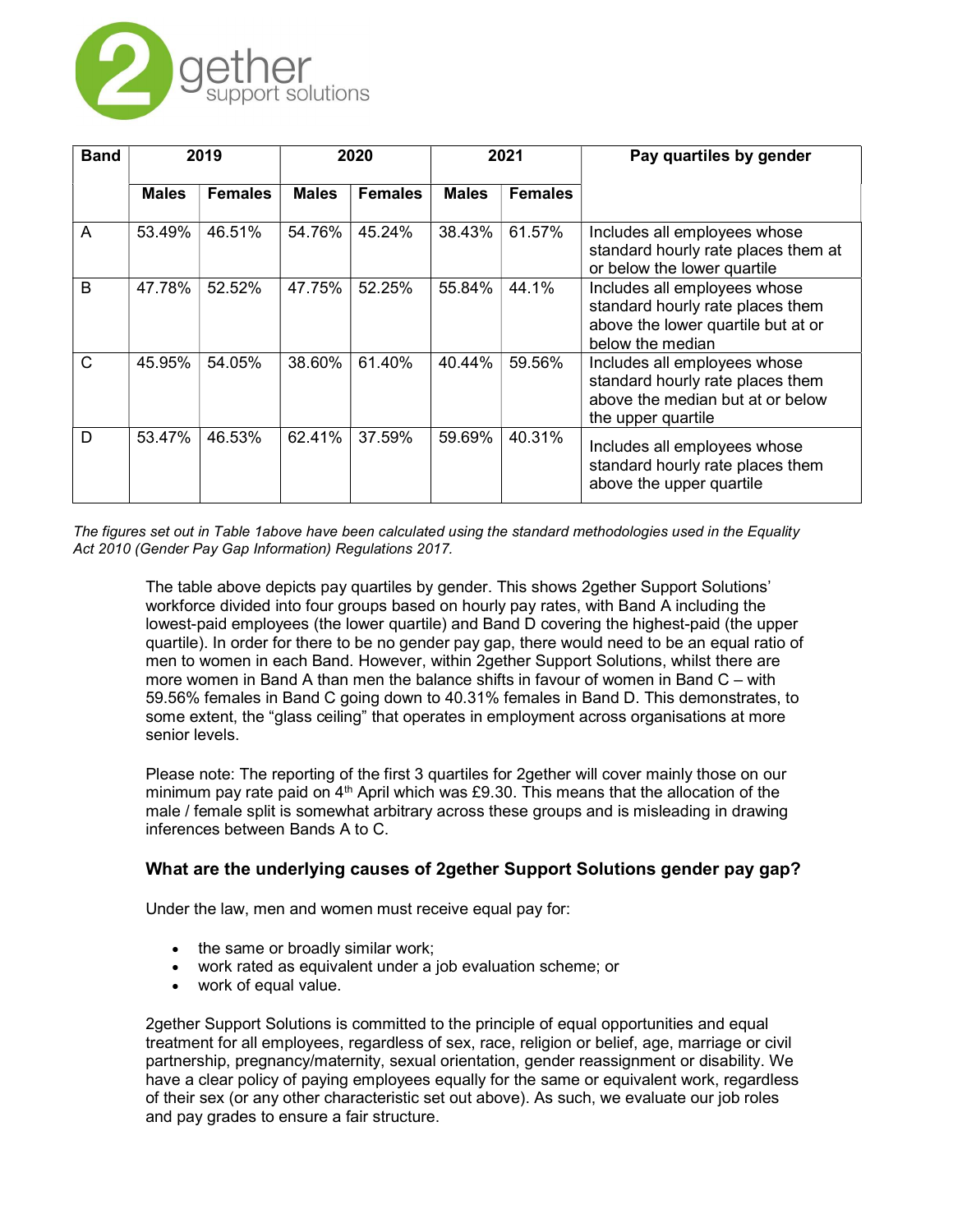

2gether Support Solutions has adopted an industry standard job evaluation system (Inbucon) for all staff, except Executive Directors, and a grading structure has been put in place supported by this job evaluation system. The job evaluation process is a useful method of ensuring that work of equal value is recognised through pay and grading mechanisms.

At the time of this report 2gether Support Solutions employed approximately 450 individuals who are on protected terms and conditions following TUPE transfers in 2018 from Serco and East Kent Hospitals University NHS Foundation Trust. Outside of this group 2gether Support Solutions is confident that its gender pay gap does not stem from paying men and women differently for the same or equivalent work. Rather its gender pay gap is the result of the roles in which men and women work within the organisation and the salaries that these roles attract.

Across the UK economy as a whole, men are more likely than women to be in senior roles (especially very senior roles at the top of organisations), while women are more likely than men to be in front-line roles at the lower end of the organisation. In addition, men are more likely to be in technical roles, which attract higher rates of pay than other roles at similar levels of seniority. Women are also more likely than men to have had breaks from work that have affected their career progression, for example to bring up children. They are also more likely to work part time, and many of the jobs that are available across the UK on a part-time basis are relatively low paid.This pattern from the UK economy as a whole is partly reflected in the make-up of 2gether Support Solutions' workforce.

# How does 2gether Support Solutions gender pay gap compare with that of other organisations?

The vast majority of organisations have a gender pay gap, and we are pleased to be able to say that 2gether Support Solution's gap compares favourably with that of other organisations, including those within our industry.

The mean gender pay gap for the whole economy (according to the October 2021 ONS Gender Pay Gap report figures\*) was 15.4%, while in the caring, leisure and other service occupations it was 6.6%. At 2.27%, 2gether Support Solutions' mean gender pay gap is, therefore, significantly lower than both that for the whole economy and that for our sector.

# What is 2gether Support Solutions doing to address its gender pay gap?

While 2gether Support Solutions' gender pay gap compares favourably with that of organisations both across the whole UK economy and within the service sector, this is not a subject that we are complacent about, and we are committed to doing everything that we can to reduce the gap. However, we recognise that our scope to act is limited in some areas – such as those pay arrangements that are protected under TUPE and traditional choices of occupation for gender groups

2gether Support Solutions set out in April 2020 that it would commence the development of an evidence base, by analysing recruitment and employment activities by gender to assist in identifying areas for action. The monitoring will not, of itself, remove the gender pay gap  $$ although it does assist us in identifying areas for action. This work has been delayed by the People team in 2gether being diverted to support necessary Covid measures in the last 2 years however we are keen to recommence our focus on this work in the coming year.